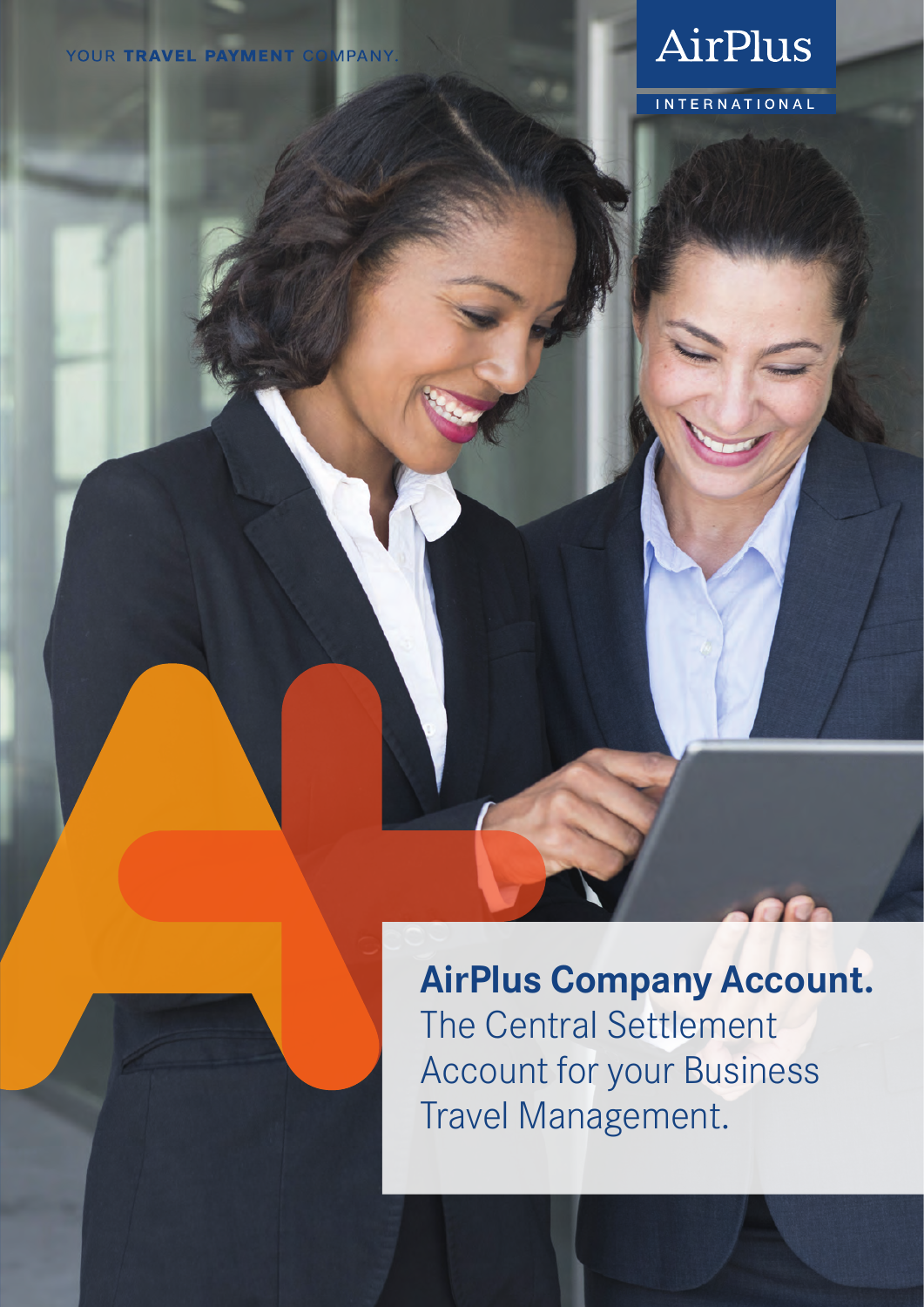## **Would you like to:**

- $\div$
- Improve your travel expense management?
- $+$ Simplify the booking and settlement processes?
	- Receive clear collective invoices, instead of mountains of receipts?
- 
- Simplify the cost attribution within your corporation?

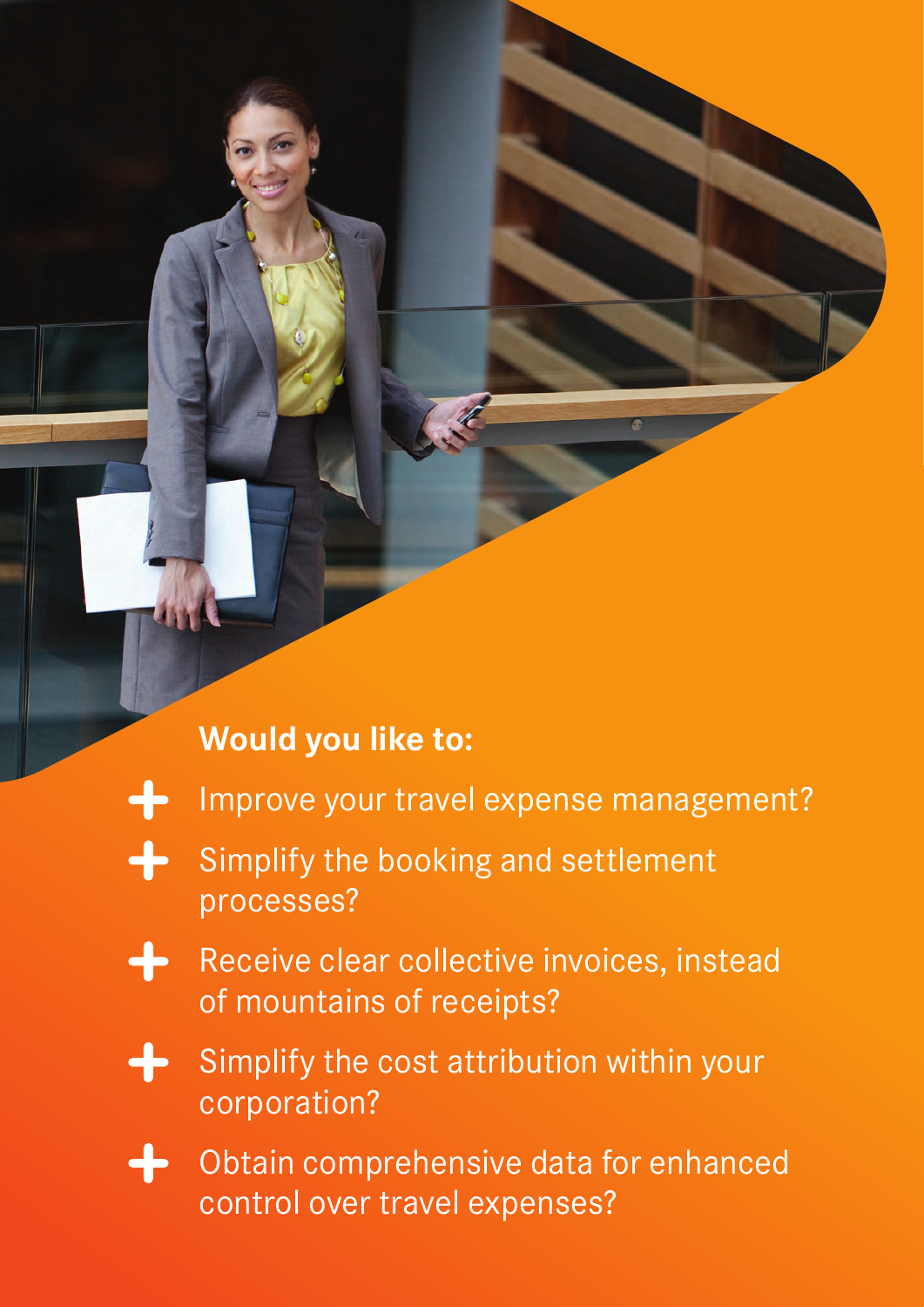# Take control of your travel expenses. **AirPlus Company Account:** the solution for your business travel management needs.

### Processing travel expenses can be cumbersome.

In business travel, making reservations for flights, hotels, trains and/or rental cars is just the first step. It's often the next step – the processing of these reservations and other services – that is easier said than done. These expenses have to be settled, reconciled, attributed and evaluated. In fact, a Travel Manager's desk is usually piled high with receipts. Furthermore, cost attribution within a company is often difficult. Without reliable data, the task of reconciling the money your business spends at the respective travel service providers can prove difficult.

#### **Clear requirements**

Do you want to pay for your flights, train tickets and rental cars as easily as possible? Would you like a single, clear invoice that displays the additional data your corporation needs for travel expense attribution? No problem!

## The **AirPlus Company Account** assists you with your business travel management.

This central payment and settlement system provides many benefits. All flight and train tickets, as well as rental cars, may be charged centrally. A single invoice with all of your company's travel expenses is issued by AirPlus.

Supplementary data may also be added, individually and according to your needs, for a comfortable attribution and evaluation of your travel expenses. Use this information to improve compliance with and control of your company's travel policy.

#### **An efficient solution**

The AirPlus Company Account saves your company time and money: it delivers one-stop consolidated statements with customized data for relevant travel expense management.

## The **AirPlus Company Account** guarantees extensive data protection.

With AirPlus, businesses and their travelers can rely on the comprehensive protection of their data. AirPlus is an authorized and registered payment institution according to the German Payment Services Supervision Act (Zahlungsdiensteaufsichtsgesetz, ZAG) and is subject to ZAG regulations and the supervision of the German Federal Financial Supervisory Authority. AirPlus guarantees compliance with the highest safety standards; we adhere to further legal regulations, such as the Federal Data Protection Act and EU data protection guidelines, as well as the requirements of Mastercard® and Visa. AirPlus handles all data processes on an internal and proprietary basis. Data such as the customer's name, account number, and transaction data are used solely by AirPlus for the fulfillment of contracts with customers.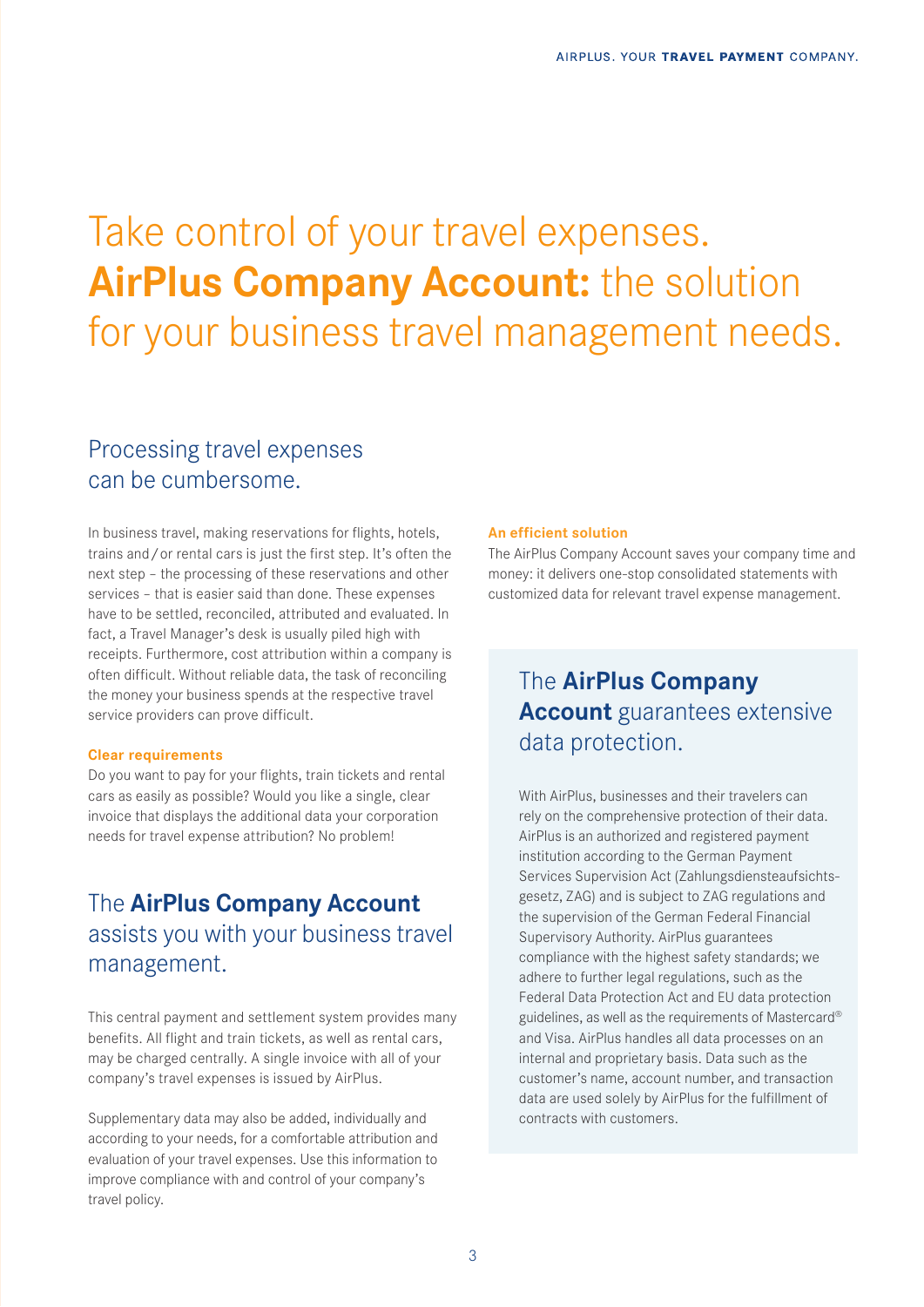# **A multi-facetted solution.**  Our central settlement system does more than just basic account settling.

## You can easily book flights, train tickets, rental cars and other services with your **AirPlus Company Account.**

Every trip begins with a transportation reservation, and AirPlus makes it easy: Simply register your AirPlus Company Account with your travel agency, corporate travel department, online-reservation system or directly with the service provider. Next, reserve your flight, train or rental car as usual. All transportation costs are automatically settled through your AirPlus Company Account at a jointly defined billing date. You can also use your AirPlus Company Account for booking any of the following travel agency services:

> hotel accomodation

- congress, tradeshow, and fair arrangements
- > incentive trips



More than 250airlines worldwide and many other service providers (including international travel agencies and rental car companies) fully accept the AirPlus Company Account. With AirPlus, you benefit from many corporate promotional programs – thanks to automated processes by Lufthansa, United Airlines, SWISS, Austrian Airlines, and many other service providers.

#### **Everything under control: your invoice data in the AirPlus Business Travel Portal**

You can view and download your AirPlus Company Account statements online at any time in the AirPlus Business Travel Portal, even transactions that have not yet been invoiced.

In addition, with our Track & Trace service, you can send queries regarding individual transactions online and you can view the status of any complaint you may have filed.

The electronic invoice data for your AirPlus Company Account is also provided in the AirPlus Business Travel Portal. AirPlus offers diverse formats for electronic data transmission; you can select one or more formats, depending on your requirements.

Because of this and other supplementary products and services, the AirPlus Company Account is a one-stop solution tailored to meet all your needs. You have full control of all your travel expenses, so you can optimize processes and identify potential savings.

### The **AirPlus Company Account** is the basis for your travel cost management.

With the AirPlus Company Account, you can book and pay for trips and manage all your travel costs as well. Use the AirPlus Information Manager to get detailed evaluations and analyses of all expenses paid for through your AirPlus Company Account or AirPlus Corporate Cards. The data we provide makes it easy for you to draw the right conclusions and make important decisions, for example, in negotiations with service providers or when liaising with management.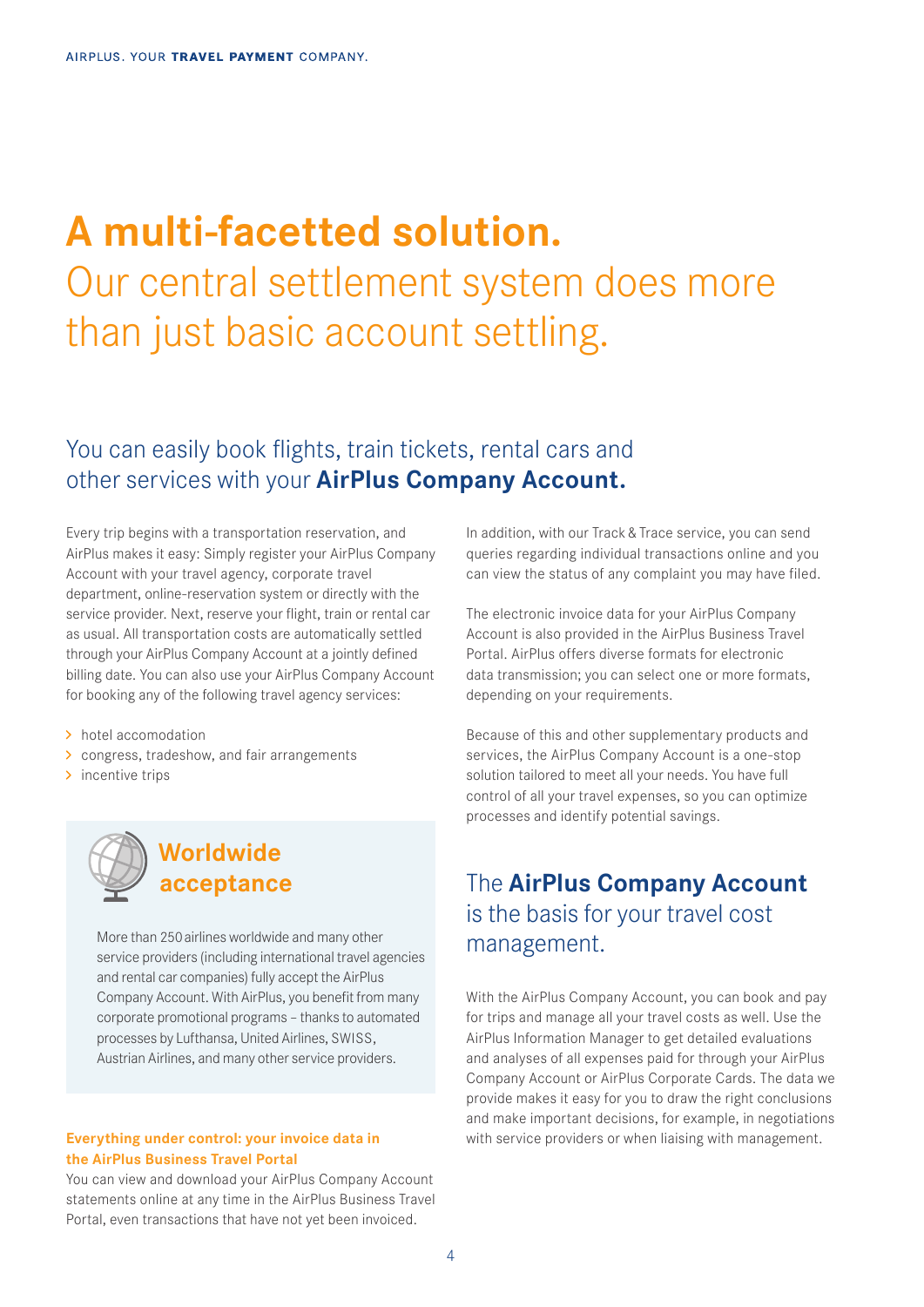

### The **AirPlus Company Account** provides your staff with extensive insurance protection.

Staff members who travel frequently are likely to meet with trouble at some stage. Who wouldn't want to make sure that they are protected as well as possible? This is what AirPlus Travel Insurance offers you for travel services which are paid via the AirPlus Company Account. And all travelers accompanying the staff member and invited guests whose services are paid via the AirPlus Company Account are automatically covered as well.

#### **Insurance coverage**

The annual fee for the AirPlus Company Account includes AirPlus Travel Insurance – extensive first-class insurance protection for travelers. When their flight or train tickets have been paid for through an AirPlus Company Account, AirPlus Travel Insurance covers your staff members around the clock for the entire duration of their business trips (30 days or less). AirPlus Travel Insurance coverage includes the following compensation payments::

| > Death                                | €25,000 |
|----------------------------------------|---------|
| > Disability                           | €25,000 |
| $\geq$ Complete disability ( $>70\%$ ) | €50,000 |

The information contained in this document is provided by AirPlus. To find out what you are covered for, please refer to your policy terms and conditions, which prevail over the information in this document in the event of any dispute.

Thanks to the Transport Accident Insurance, travelers benefit from additional coverage during transportation:

| > Death                                | €400,000 |
|----------------------------------------|----------|
| > Disability                           | €400,000 |
| $\geq$ Complete disability ( $>70\%$ ) | €600,000 |

AirPlus Travel Insurance also covers other accident-related expenses as well as expenses incurred e. g., for delayed luggage or means of transportation and the organization of medical and travel assistance. Your travelers also benefit from excess rental car insurance, an advantage that is unique in the business travel management segment.

### Optional additional insurance

Is the disability allowance too low for your company's needs? Do your employees need travel health insurance? Are you interested in travel cancellation insurance? We have packages that include the most frequently requested insurance types for business travel management. Select and customize additional protection for each individual AirPlus Company Account.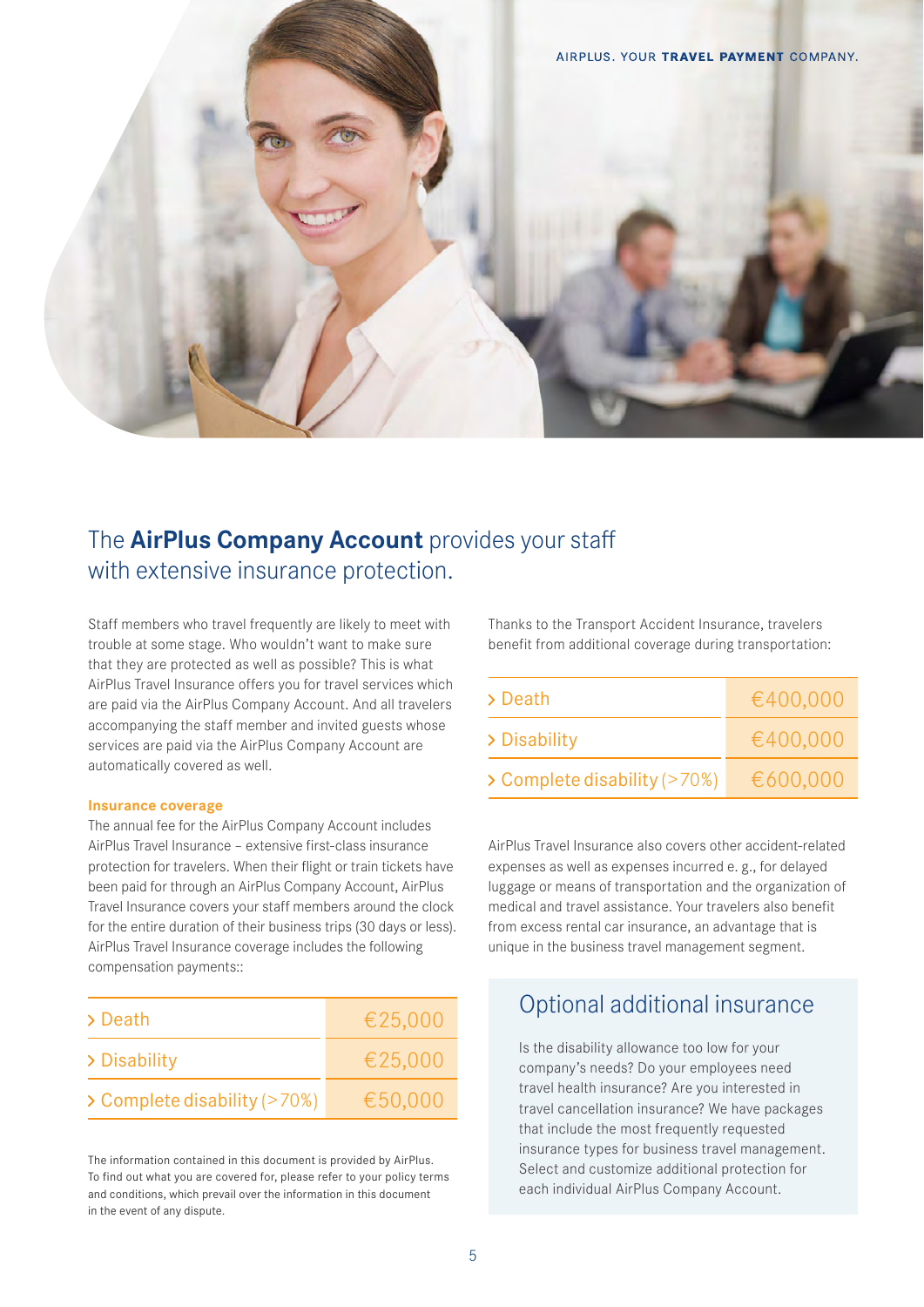## The **AirPlus Company Account** delivers a single, clear and precise statement.

Select from the following:

- one individual statement per AirPlus Company Account or
- > one collective statement for multiple AirPlus Company Accounts.

Collective statements enhance your flexibility and liquidity, since you are not required to pay invoices beforehand. Pay for purchases after they have been made with a payment frequency previously defined by you. Upon request, your travel agency will send you delivery notes instead of individual receipts.

#### **Invoices indicating value-added tax (VAT)**

Our invoices have another great advantage: AirPlus displays VAT amounts on behalf of the respective service providers. Therefore, invoices issued by AirPlus are acknowledged as receipts by the financial authorities and can be used for input tax deduction purposes.

## AirPlus invoices are available in different formats, tailored to fit your needs.

The standard format gives you a quick overview of all relevant travel data, such as:

- > date of purchase and travel
- > traveler's name
- > ticket number
- > reserved class
- > routing
- > travel costs (net amount, VAT and gross amount)

#### **Individual additional data**

On request, we can add up to nine additional data fields to your AirPlus invoice, to render reconciliation and attribution easier for you. These might include:

- > cost center
- > staff ID
- > department
- accounting unit
- > project number

This data is collected individually per reservation, subtotaled on the invoices and may also be sorted according to your specifications. With the AirPlus Company Account, travel cost attribution has never been easier.

| <b>Invoice Sample</b><br>Sample Company Ltd. |                 |             |
|----------------------------------------------|-----------------|-------------|
| Ms Jane Smith<br>P.O. Box 12 34              |                 |             |
| 12345 Sample City                            | 4               | Cost Center |
| Purchase Date<br>Pos.                        | Name            | 139         |
| 1 07.09.15                                   | Schulz, Michael |             |
|                                              |                 | 139         |
| 2 07.09.15                                   | Schulz, Michael |             |
|                                              |                 |             |
|                                              |                 | 123         |
| 08.09.15<br>3                                | Müller, Max     |             |
|                                              |                 | 123         |
| 09.09.15<br>$\overline{4}$                   | Müller, Max     |             |
|                                              |                 |             |
|                                              |                 |             |
|                                              |                 |             |
|                                              |                 |             |
|                                              |                 |             |
|                                              |                 |             |
|                                              |                 |             |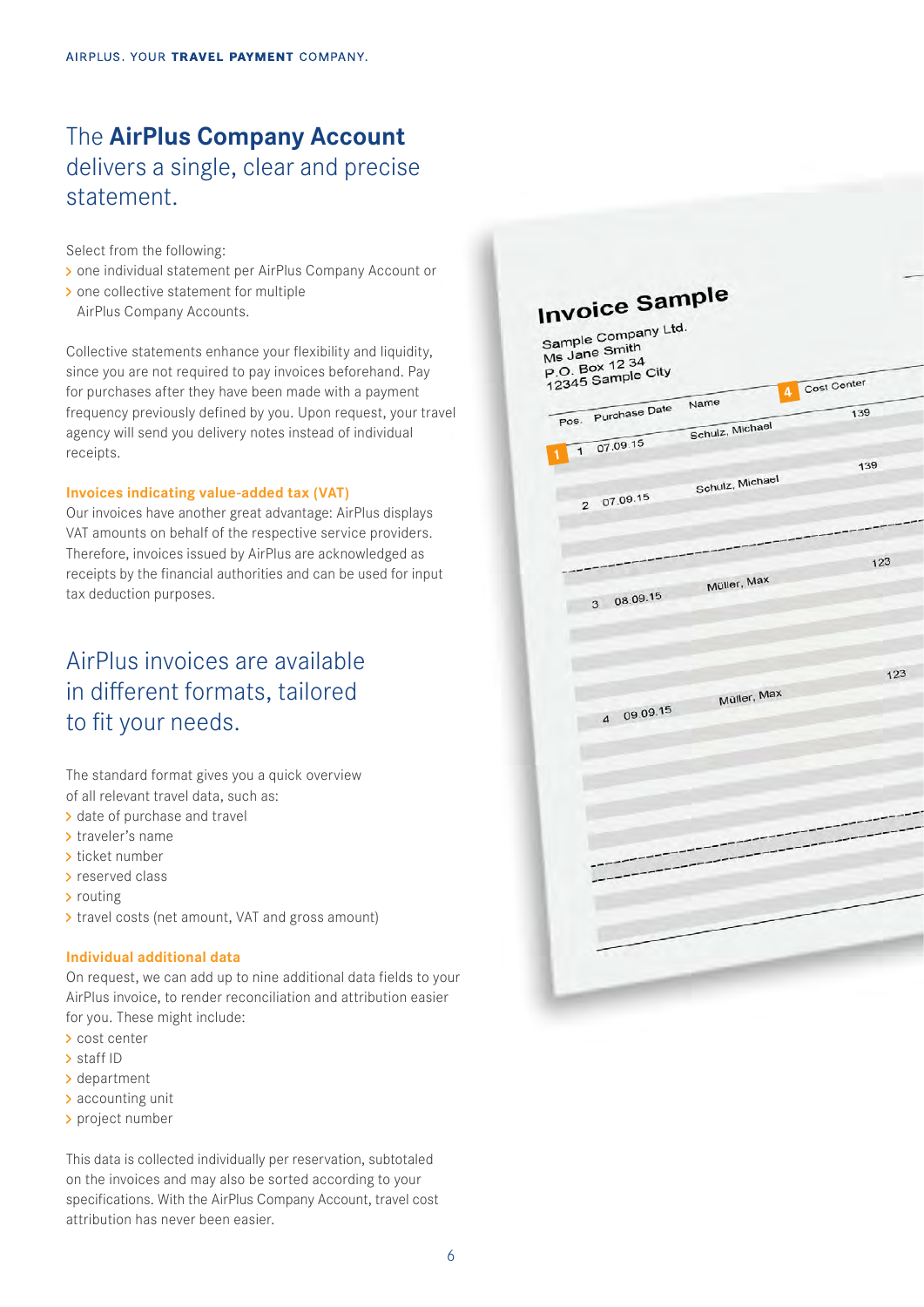

#### **1 All details**

Train or plane tickets – your invoice includes all travel details. The traveler's name, routing, date of travel and service provider are included on our standard invoice.

#### **2 Gross/net**

AirPlus displays VAT amounts on its invoices on behalf of the respective service providers. The financial authorities accept invoices issued by AirPlus as receipts and you can use them to claim input tax deductions.

#### **3 Transaction fees**

Your invoice shows travel agency fees attributed to the respective transactions.

#### **4 Additional data**

In addition to the standard data, such as traveler's name, date of travel, routing, price, etc., there are additional data field options. Information on cost centers, staff IDs, departments, etc. can help to facilitate cost attribution.

#### **5 Subtotals**

With subtotals, e.g., per traveler or cost center, you can attribute all costs to the right perpetrator.